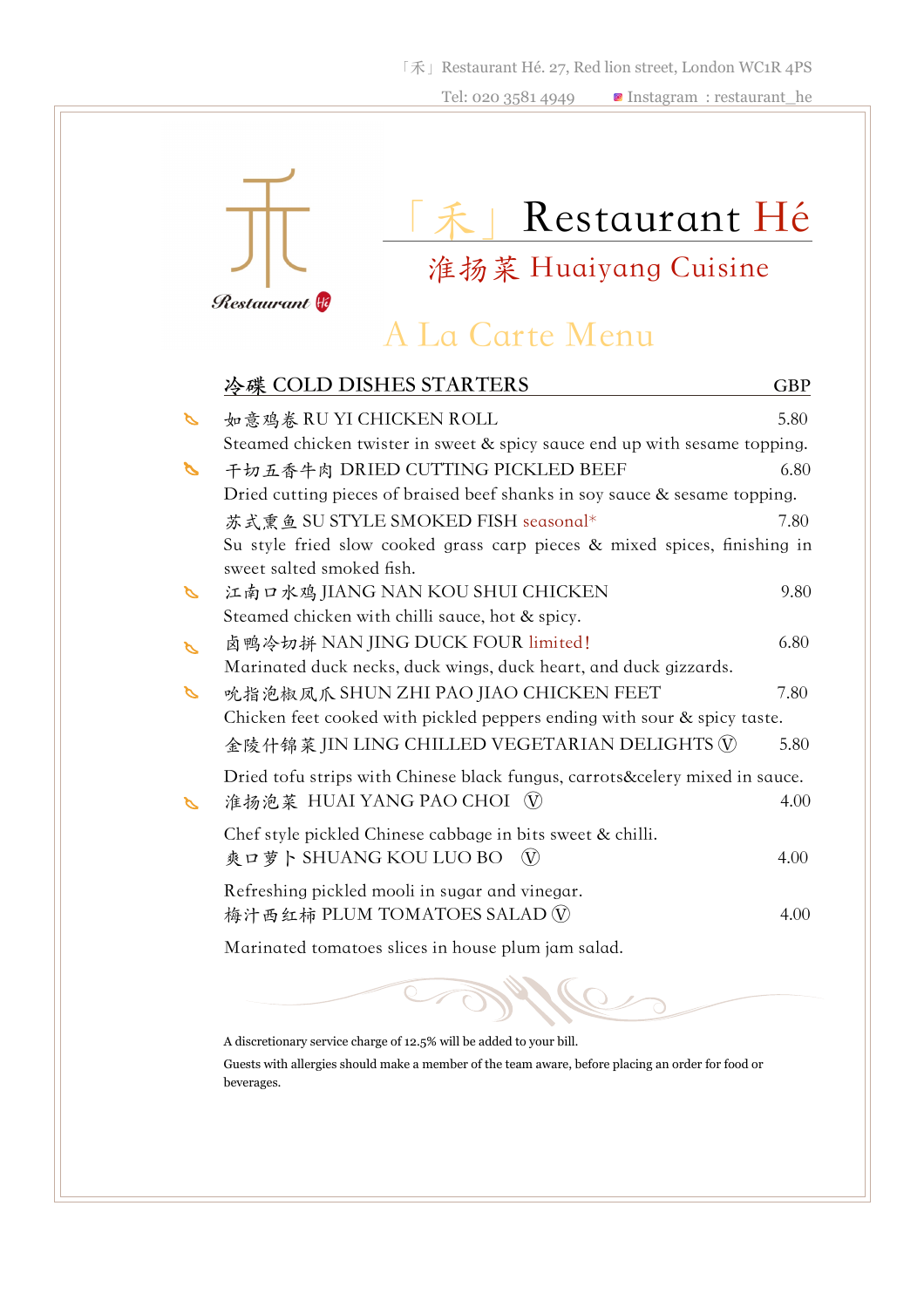|                                                                              | <b>GBP</b>          |
|------------------------------------------------------------------------------|---------------------|
| 蓝莓山药 YAM IN BLUEBERRY JAM                                                    | 6.80                |
| Steamed yam stick, ending with blueberry jam.                                |                     |
| 桂花糯米藕 GUI HUA LOTUS RICE ①                                                   | 7.80                |
| Steamed lotus root stuffed with sweet sticky rice, osmanthus flower topping. |                     |
| 主菜 MAIN DISHES                                                               | <b>GBP</b>          |
| <b>SEAFOOD</b>                                                               | <b>GBP</b>          |
| 龙虾/螃蟹/蛏子等活海鲜,请提前预定                                                           | 时令价                 |
| LOBSTER/CRAB/RAZOR CLAMS etc.<br>pre-order seasonal price                    |                     |
| 蒜蓉粉丝蒸带子 GARLIC SCALLOP (min 2)                                               | 6.50each            |
| Steamed fresh scallop with vermicelli end up with chopped garlic.            |                     |
| 小米带子盅 MILLET SCALLOP SOUP                                                    | 11.80 <sub>pp</sub> |
| Slow boiled scallop with millet soup, freshness and warmed-up your           |                     |
| stomach.<br>金汤鲍鱼盅 GOLDEN ABALONE SOUP                                        |                     |
| Chef special cooked abalone in slow cooked chicken and pork bone soup.       | 15.80pp             |
| 葱爆花蟹 GREEN CRISPY CRAB                                                       | 18.80               |
| Stir-fried sea crab with ginger & onion, for crab lovers!                    |                     |
| 金汤花蟹 GOLDEN SOUP CRAB                                                        | 18.80               |
| Braised sea crab in slow cooked chicken and pork bone soup.                  |                     |
| 韭香海虹 YUMMY LEEKS MUSSELS                                                     | 18.80               |
| Tasted mussels stir-fried with leeks and enoki mushroom.                     |                     |
| 松鼠鱼 SWEET AND SOUR SQUIRREL FISH ♥                                           | 22.80               |
| One of our historical and signature dish created over 200 years ago and now  |                     |
| is famed at home and abroad. Deep fried carved beautiful pinecone-shaped     |                     |
| whole sea bass with sweet & sour sauce.                                      |                     |
| 青椒酱蒸鱼 MARINATED CHILLI SEABASS ♥                                             | 22.80               |
| $1 \t 1 \t 1 \t 1 \t 1 \t 1 \t 1 \t 1$                                       |                     |

Fresh whole sea bass steamed with chef's house pickled chilli sauce in hot & spicy tasting, for hot and spicy lover!

## Diffe  $\mathbb{C}$

A discretionary service charge of 12.5% will be added to your bill.

 $\gamma$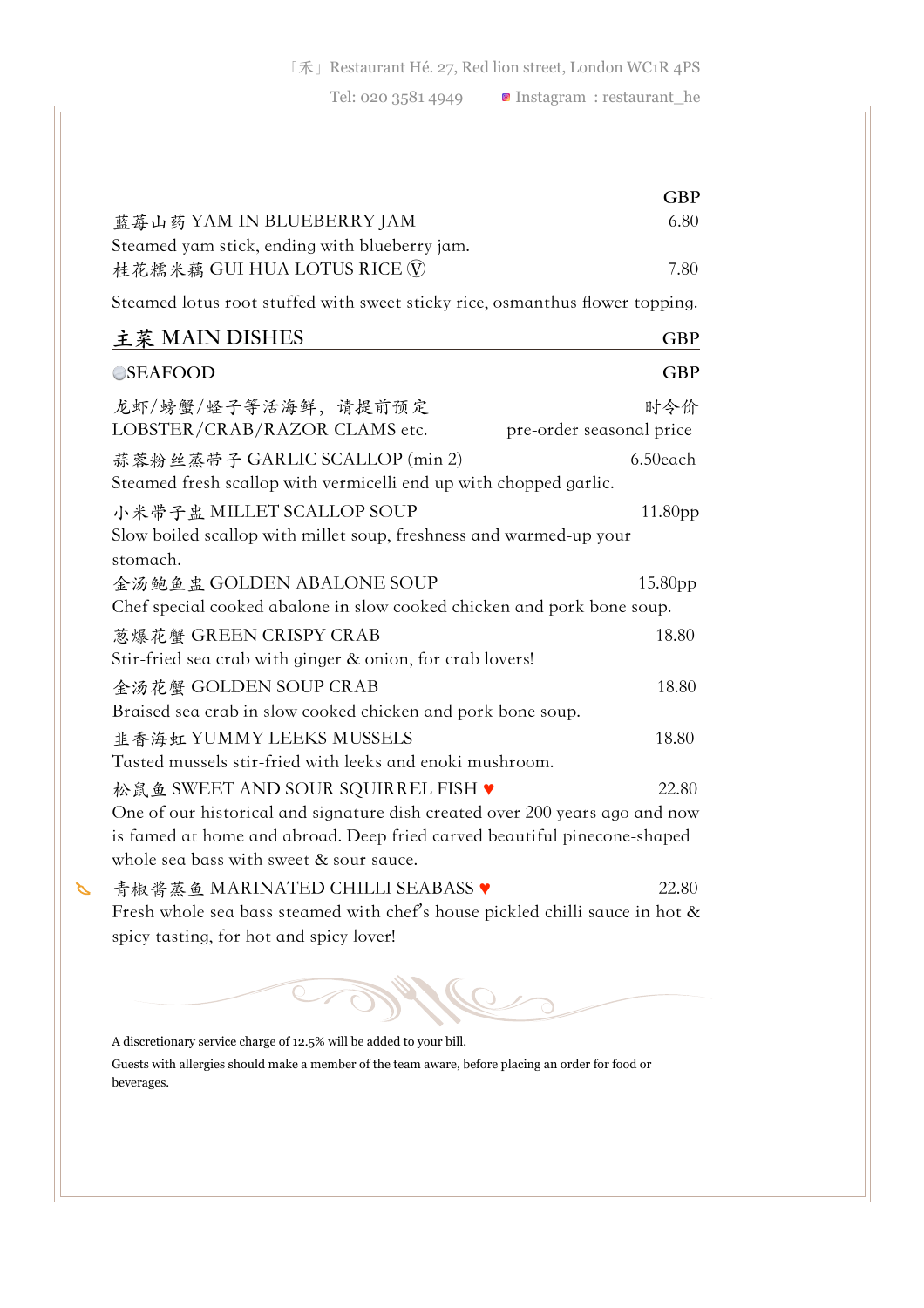|                                                                                                                            | <b>GBP</b> |
|----------------------------------------------------------------------------------------------------------------------------|------------|
| 豉椒鲈鱼 CHI JIAO SEA BASS                                                                                                     | 23.80      |
| Chef's whole umami sea bass slice with enoki mushroom & vegetable.                                                         |            |
| 金蒜脆皮虾 GOLDEN CRISPY GARLIC PRAWNS ♥                                                                                        | 20.80      |
| Whole fresh crispy tiger prawns covered with hot minced garlic topping.                                                    |            |
| 小坛酸菜鱼 FISH SLICES WITH PICKLED MUSTARD-GREEN ♥<br>Sliced fish in bits spicy oil with pickled cabbage broth, sesame ending. | 15.80      |
| 西芹墨鱼仔 BABY OCTOPUS WITH CELERY<br>Sautéed celery with baby octopus in fresh light tasting.                                 | 14.80      |
| 金汤鱼丸 GOLDEN SOUP WITH HOMEMADE FISH BALLS new* 15.80<br>Home-made Fish balls, Fungus & veggies in Golden soup.             |            |
| 芙蓉虾球 FU RONG SHRIMP BALLS                                                                                                  | 14.80      |
| Sautéed prawn balls in egg white, finished in fresh tasting.                                                               |            |
| 翡翠虾球 FEI CUI SHRIMP BALLS                                                                                                  | 16.80      |
| Stir-fried prawn balls with jade-colour celery, fresh and light.                                                           |            |
| 荷塘小炒 HE TANG DELIGHT                                                                                                       | 14.80      |
| Sautéed lotus, green peas and shrimps.                                                                                     |            |
| 玉米虾仁 CORN WITH SHRIMP new*                                                                                                 | 14.80      |
| Salty and fresh taste corn, green beans & shrimps.                                                                         |            |
| 茄汁鱼片 FISH FILLET IN TOMATO SAUCE new*                                                                                      | 15.80      |
| Sweet and sour taste Fish fillet ending with tomato sauce.                                                                 |            |
| 翡翠鲜带 FEI CUI SCALLOP                                                                                                       | 16.80      |
| Braised fresh scallops with tasty green peas.                                                                              |            |
| 江南一锅鲜 JIANG NAN FRESH SEAFOOD POT                                                                                          | 22.80      |
| A delight pot filled with mussels, prawns, scallops, fish balls & garden peas.                                             |            |
| <b>ODUCK DISHES</b>                                                                                                        | <b>GBP</b> |
| 招牌盐水鸭 SIGNATURE SALT-WATER DUCK(1/4) ♥                                                                                     | 13.80      |
| A 400-year old recipe complicated with more than 10 precise steps stewed                                                   |            |
| salt-preserved duck. As a result it is a braised bird with layered depths, rich                                            |            |
| taste, which is very delicious and tender.                                                                                 |            |
|                                                                                                                            |            |
|                                                                                                                            |            |

A discretionary service charge of 12.5% will be added to your bill.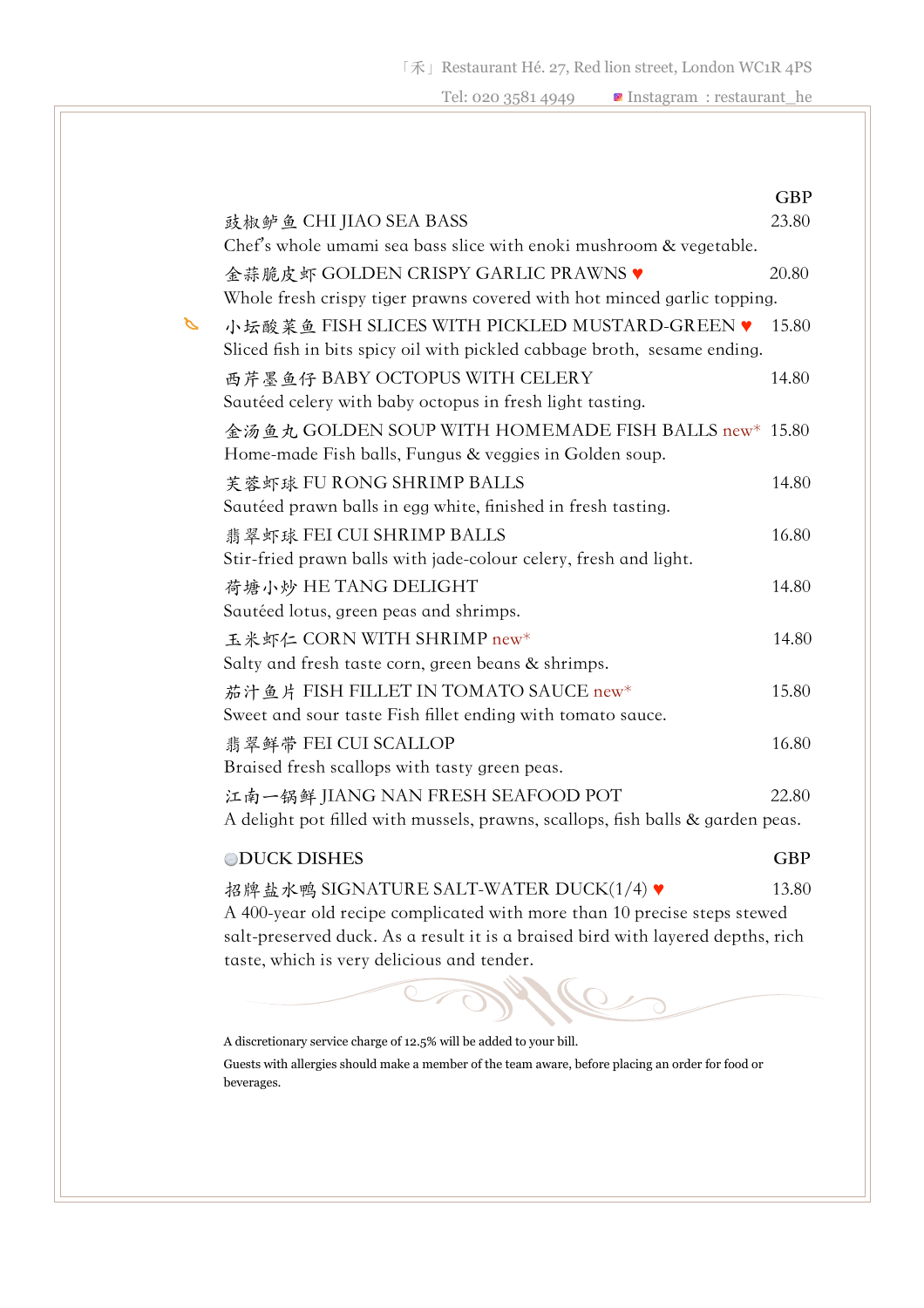|          |                                                                                                                    | GBP        |
|----------|--------------------------------------------------------------------------------------------------------------------|------------|
|          | 金陵烤鸭 JINLING ROASTED DUCK (1/4) ♥                                                                                  | 13.80      |
|          | Roasted crispy duck in traditional & unique sweet soy sauce which can be                                           |            |
|          | found in local only. Its history can be reached 1 generation earlier than                                          |            |
|          | Peking duck.                                                                                                       |            |
|          | <b>BEEF DISHES</b>                                                                                                 | <b>GBP</b> |
| ⇖        | 酸汤肥牛 SOUR & HOT HOTPOT BEEF ♥                                                                                      | 16.80      |
|          | Features enoki mushrooms & sliced beef, thick vermicelli in sour & hot<br>pepper soup.                             |            |
| $\sigma$ | 水煮牛肉 BOILED HOT & SPICY BEEF ♥                                                                                     | 17.80      |
|          | Poached pre-marinated beef slices & vegetables in hot chilli oil bowl.                                             |            |
| P        | 杭椒牛柳 HOT GREEN BEEF FILET ♥                                                                                        | 14.80      |
|          | Sautéed shredded beef filet with hot green pepper.                                                                 |            |
| P        | 江南灶红烧牛腩 POTATOES BEEF BRISKET                                                                                      | 14.80      |
|          | House special braised beef brisket with potatoes in sauce.                                                         |            |
| P        | 白菜粉丝牛腩煲 ASSORTED BEEF BRISKETS                                                                                     | 16.80      |
|          | House stewed beef brisket in casserole with Chinese cabbage & vermicelli.                                          |            |
|          | 黑椒牛尾 HOUSE SPECIAL BLACK PEPPER OXTAIL ♥                                                                           | 14.80      |
|          | House sautéed oxtail with onion & bell peppers rich in black pepper sauce.                                         |            |
|          | 傣家牛柳 DAI JIA BEEF                                                                                                  | 16.80      |
|          | Stir-fried black pepper boneless beef tenderloin, on top of fried jasmine rice<br>cooked with yellow curry.        |            |
|          | <b>OLAMB DISHES</b>                                                                                                | <b>GBP</b> |
|          | 特色羊棒 FEATURES ROAST LAMB LEG<br>28.80 Half/49.80 Whole<br>House roasted pre-salted leg of lamb ending with spices. |            |
|          |                                                                                                                    | 25.80      |
|          | 清汤羊肉锅仔 STEWED LAMB BROTH ♥<br>Stewed Boneless Lamb pot, minimum 2 side dishes should be chose from the             |            |
|          | list: Spinach £4, Enoki Mushroom £4, Cellophane Noodles £4, Tofu £3,                                               |            |
|          | Potato £3, Chinese Cabbage £3; add Extra lamb meat £10, extra original                                             |            |
|          | soup £5. 「清汤去骨羊肉 + 至少选择两种配菜: 菠菜£4, 金针菇£4, 粉                                                                        |            |
|          | 丝£4, 豆腐£3, 土豆£3, 大白菜£3; 另+羊肉£10,+羊汤£5」.                                                                            |            |
|          |                                                                                                                    |            |
|          |                                                                                                                    |            |

A discretionary service charge of 12.5% will be added to your bill.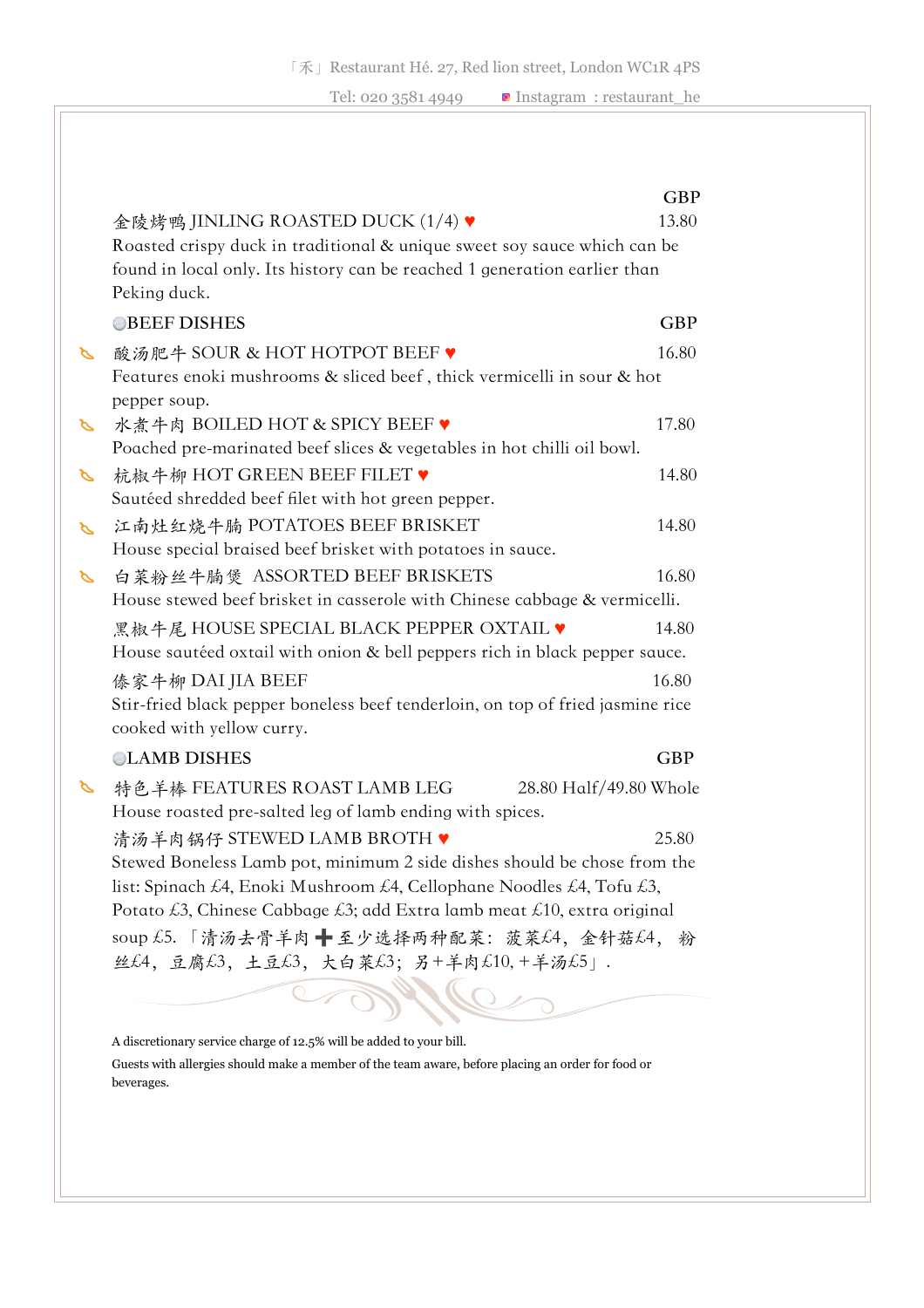「禾」Restaurant Hé. 27, Red lion street, London WC1R 4PS

Tel: 020 3581 4949 **■** Instagram : restaurant\_he

|   | <b>OPORK DISHES</b>                                                                                                          | <b>GBP</b> |
|---|------------------------------------------------------------------------------------------------------------------------------|------------|
|   | 红烧狮子头 NANJING 'LION'S HEADS' PORK MEAT BALLS ♥<br>Stewed chef special made meatball with egg in brown sauce, freshness & not | 14.80      |
|   | greasy.<br>江南扣肉 JIANGNAN PORK BELLY ♥<br>Steamed sliced pork belly with seasonal vegetables in sauce.                        | 14.80      |
|   | 观音蜜茶香肉 HONEY GUANYIN TEA PORK ♥<br>Grilled pork belly mixed fried Chinese iron buddha green tea in honey, tea                | 15.80      |
|   | helps gain floral tasing full of mouth.<br>糖醋小排 SWEET VINEGAR TANGY PORK RIBS ♥<br>Fried spare ribs with sweet & sour sauce. | 14.80      |
| R | 回锅肉片 TWICE-COOKED PORK SLICE<br>Huaiyang style sautéed double cooked pork slice with bell peppers & onions.                  | 12.80      |
|   | 京酱肉丝 PEKING SAUCE PORK<br>Sautéed shredded pork in peking sauce (sweet bean) & steamed pancake.                              | 14.80      |
|   | 三鲜烩百叶 SANXIAN BAIYE new*<br>Braised Cabbage, fungus, shredded pork, straw mushroom, and dried tofu.                          | 15.80      |
| € | 香辣猪手 SPICY PORK TROTTER<br>Fried pre-salted pork trotter, finishing with crisp and tender tasting.                           | 15.80      |
|   | 南京木须肉 NANJING MUXU PORK new*<br>Sautéed Sliced Port, eggs, Enoki mushroom and black fungus.                                  | 12.80      |
|   | 淮南腊肉 HUAI NAN PRESERVED PORK<br>Sautéed home-made smoked pork with celery, green peas.                                       | 14.80      |
|   | 皮肚烩肉丸 PORK BELLY STEWD MEATBALLS new*<br>Braised Skin belly, Homemade meatballs, fungus and cabbage.                         | 15.80      |
|   | 毛豆藕饼 LOTUS ROOT PATTIES<br>Crispy pan fried lotus root cake mixed pork meat with green soybean rice.                         | 14.80      |
|   | <b>OCHICKEN &amp; EGG DISHES</b>                                                                                             | <b>GBP</b> |
|   | 香波咕噜鸡球 SWEET SOUR CHICKEN BALLS<br>Fried chicken balls in sweet and sour pineapple sauce.                                    | 12.80      |

A discretionary service charge of 12.5% will be added to your bill.

 $\overline{C}$ 

Guests with allergies should make a member of the team aware, before placing an order for food or beverages.

₹

 $\overline{\epsilon}$ 

 $\Omega$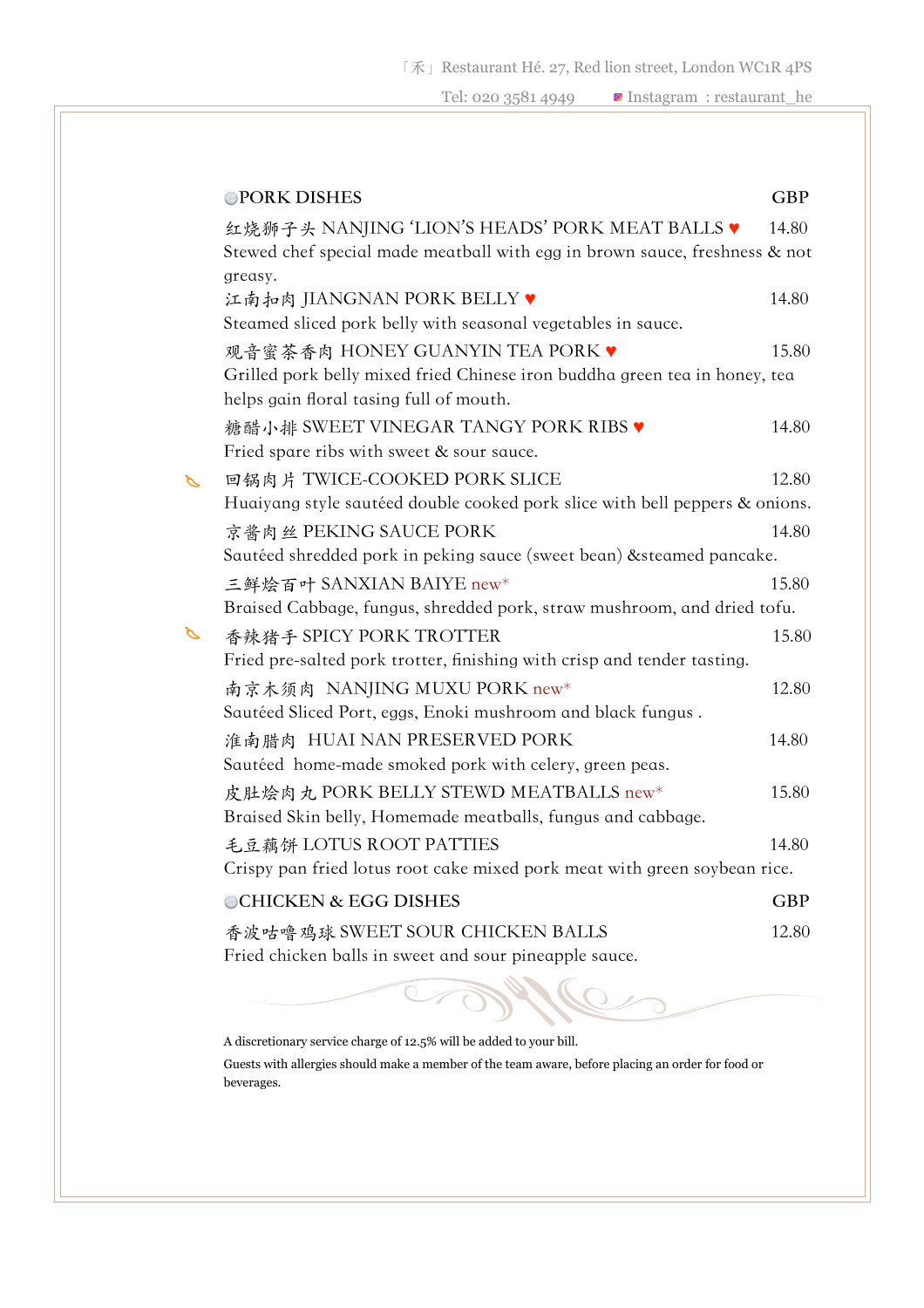|   |                                                                                                                                                             | <b>GBP</b> |
|---|-------------------------------------------------------------------------------------------------------------------------------------------------------------|------------|
| B | 小米辣爱上小公鸡 JIANG NAN SPICY CHICKEN ♥                                                                                                                          | 12.80      |
|   | Stir-fried baby rooster (with bones) with peppers & chilli.                                                                                                 |            |
|   | <b>OMIXED DISHES</b>                                                                                                                                        | <b>GBP</b> |
|   | 全家福 FAMILY STEWED ASSORTED DELICACIES ♥                                                                                                                     | 23.80      |
|   | One of the features traditional popular dishes in Nanjing, using a variety of<br>materials: Fish Ball, Pork Skin Belly, Black Fungus, Chinese Cabbage, Pork |            |
|   | Meatball, Oyster Mushroom, Egg Rolls & Shredded Chicken. 「鱼丸, 皮<br>肚,木耳,白菜,肉圆,平菇,蛋皮&鸡丝」                                                                     |            |
|   | 金陵千丝 JINGLIN DRIED TOFU ♥                                                                                                                                   | 15.80      |
|   | Braised shredded chicken with ham, prawns, dried tofu and mixed<br>vegetables.                                                                              |            |
|   | 毛豆香干肉丝 GREEN PEAS TOFU PORK ♥                                                                                                                               | 12.80      |
|   | Stirred shredded pork & baked beancurd, green beans.                                                                                                        |            |
|   | 中山煎豆腐 ZHONG SHAN PAN TOFU                                                                                                                                   | 12.80      |
|   | Golden fried soft tofu with/without pork mince sauce.                                                                                                       |            |
|   | 家常豆腐 HOME-STYLE TOFU                                                                                                                                        | 12.80      |
|   | Classic home-style fried beancurd with sliced pork & pepper.                                                                                                |            |
|   | 小笼蒸蛋 XIAO LONG CHINESE STEAMED EGG                                                                                                                          | 10.80      |
|   | Traditional Chinese home cooking: steamed eggs (with/without )minced<br>pork in basket.                                                                     |            |
|   | <b>OVEGETABLES DISHES</b>                                                                                                                                   | <b>GBP</b> |
|   | 爽口芰白「HÉ」FRESH WHITE BAMBOO♥                                                                                                                                 | 13.80      |
|   | Fresh and healthy cooking white bamboo (with/without) pork meat.<br>江南菜心 JIANG NAN CHAI CHOW 1                                                              | 11.80      |
|   | Stir-fried green leaves with garlic and pepper silk in sauce.<br>山药黑木耳 PEARL BLACK FUNGUS V                                                                 | 11.80      |
|   | Fresh lighting cooked Chinese yam stick and black fungus with mixed<br>vegetables.                                                                          |            |

 $\overline{\mathcal{O}}$  $\overline{C}$ 

A discretionary service charge of 12.5% will be added to your bill.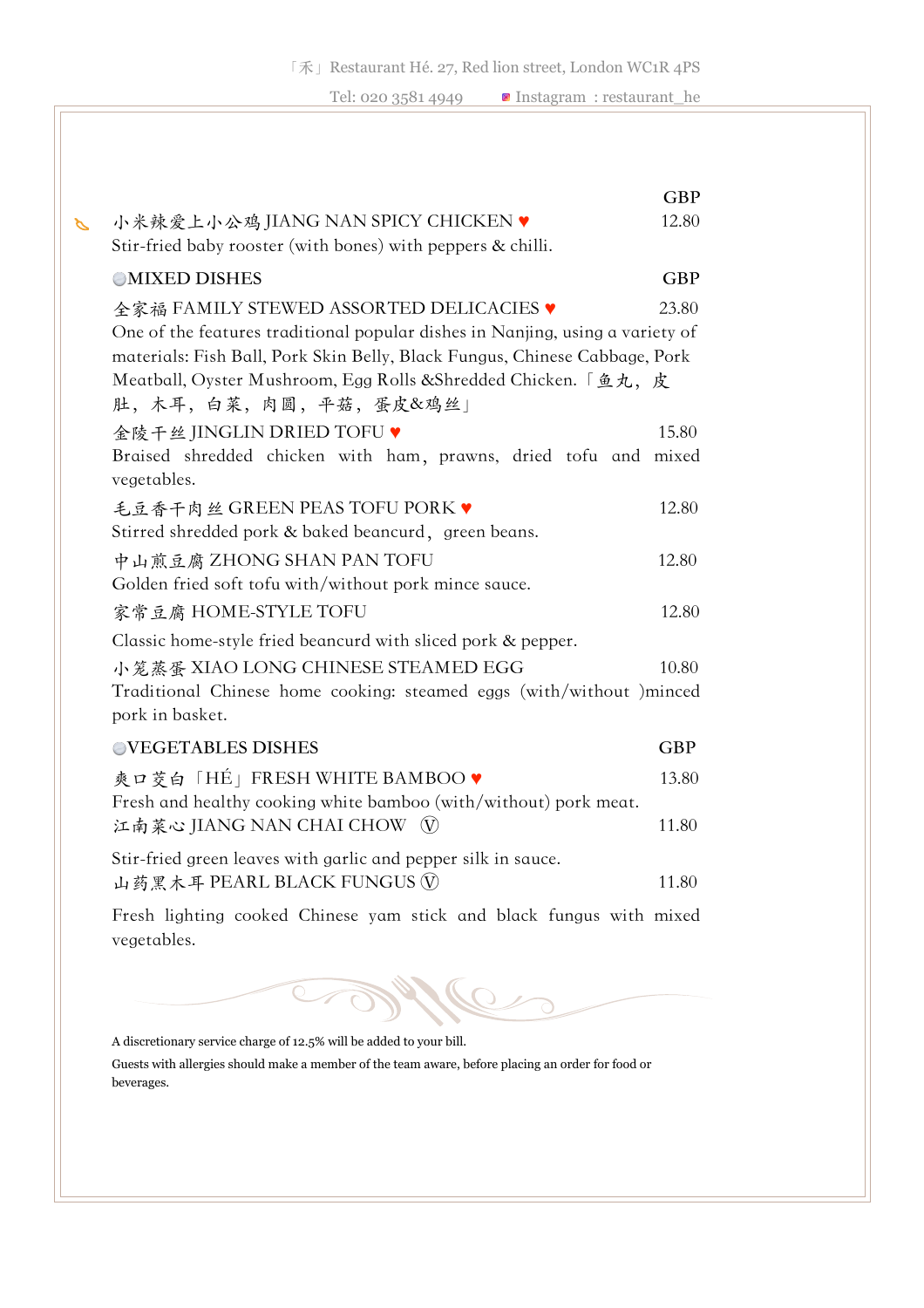|   |                                                                                          | <b>GBP</b> |
|---|------------------------------------------------------------------------------------------|------------|
|   | 锅仔手撕包菜 HAND-RIPPED CABBAGE ①                                                             | 11.80      |
|   | Griddle shredded cabbage with/without meat mince.                                        |            |
|   | 莴笋肉丝 FRIED SHREDDED PORK WITH CELTUCE new*<br>Sautéed shredded pork with Celtuce.        | 13.80      |
|   | 鱼香茄子 YU-SHIANG EGGPLANT                                                                  | 10.80      |
|   | Braised aubergine pieces (with/without pork mince $(\widehat{V})$ in spicy garlic sauce. |            |
|   | 清炒时蔬 SEASONAL CHINESE GREENS (V)                                                         | 9.80       |
|   | Stir-fried seasonal vegetables with garlic (seasonal vegetables).                        |            |
|   | 千锅土豆 GAN GUO POTATO                                                                      | 11.80      |
|   | Griddle potatoes slices with onions, green and red pepper & pork meat<br>slices.         |            |
|   | 青椒土豆丝 GREEN PEPPER POTATOES (V)                                                          | 10.80      |
|   | Sautéed shredded potatoes with green pepper.                                             |            |
|   | 青椒炒藕丝 GREEN PEPPER WITH LOTUS (V)                                                        | 11.80      |
|   | Sautéed lotus root slices with slices green pepper.                                      |            |
| ↖ | 鱼香土豆肉丝 YUXIANG FRIED PORK WITH POTATOES new*                                             | 12.80      |
|   | Shredded potato, pork and green pepper fried with yuxiang taste.                         |            |
|   | 香煎玉米烙 CRISCOIN PAN CAKE (V)                                                              | 10.80      |
|   | Panfried sweet corn till crispy in sweet smelling.                                       |            |
|   | 秦淮小吃 QINHUAI XIAO CHI                                                                    | <b>GBP</b> |
|   | 金陵锅贴 IINLING BEEF GUO TIE (5) ♥                                                          | 8.80       |
|   | Special pan-fried long dumpling pockets of dough filled with beef.                       |            |
|   | 「禾」式生煎「HÉ] SHENG JIAN BAO (5) ♥                                                          | 8.80       |
|   | Pork and leek pan fried soup buns.                                                       |            |
|   | 平桥豆腐羹 PING QIAO TOFU SOUP                                                                | 6.80       |
|   | Jelly tofu boiled in pork broth & egg white.                                             |            |
|   |                                                                                          |            |

A discretionary service charge of 12.5% will be added to your bill.

 $\overline{C}$ 

Guests with allergies should make a member of the team aware, before placing an order for food or beverages.

 $\overline{\epsilon}$ 

 $\Omega$